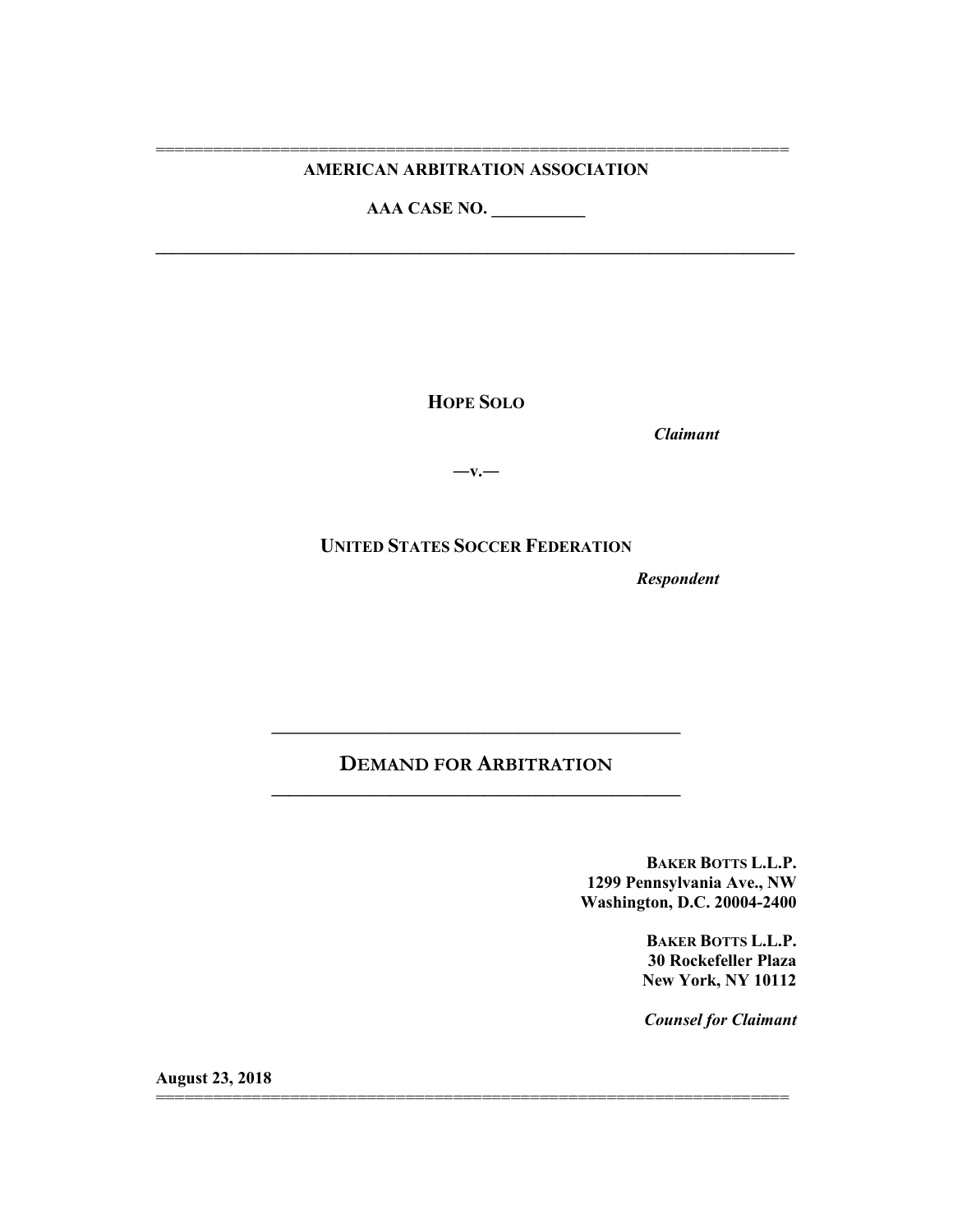# **TABLE OF CONTENTS**

| L.    |                                                                                                                                                               |  |
|-------|---------------------------------------------------------------------------------------------------------------------------------------------------------------|--|
| II.   |                                                                                                                                                               |  |
| Ш.    |                                                                                                                                                               |  |
| IV.   |                                                                                                                                                               |  |
| V.    |                                                                                                                                                               |  |
|       | SOLO DOES NOT HAVE TO EXHAUST USSF REMEDIES BECAUSE USSF HEARING<br>$\mathbf{A}$ .<br>PANELS DO NOT COMPLY WITH THE 20% ATHLETE REPRESENTATION REQUIREMENT  6 |  |
|       | SOLO DOES NOT HAVE TO EXHAUST USSF REMEDIES BECAUSE THOSE REMEDIES ARE<br>$\bf{R}$ .                                                                          |  |
|       | SOLO DOES NOT HAVE TO EXHAUST USSF REMEDIES BECAUSE DOING SO WOULD<br>$\mathbb{C}$                                                                            |  |
| VI.   |                                                                                                                                                               |  |
| VII.  |                                                                                                                                                               |  |
| VIII. |                                                                                                                                                               |  |
| IX.   |                                                                                                                                                               |  |
| X.    |                                                                                                                                                               |  |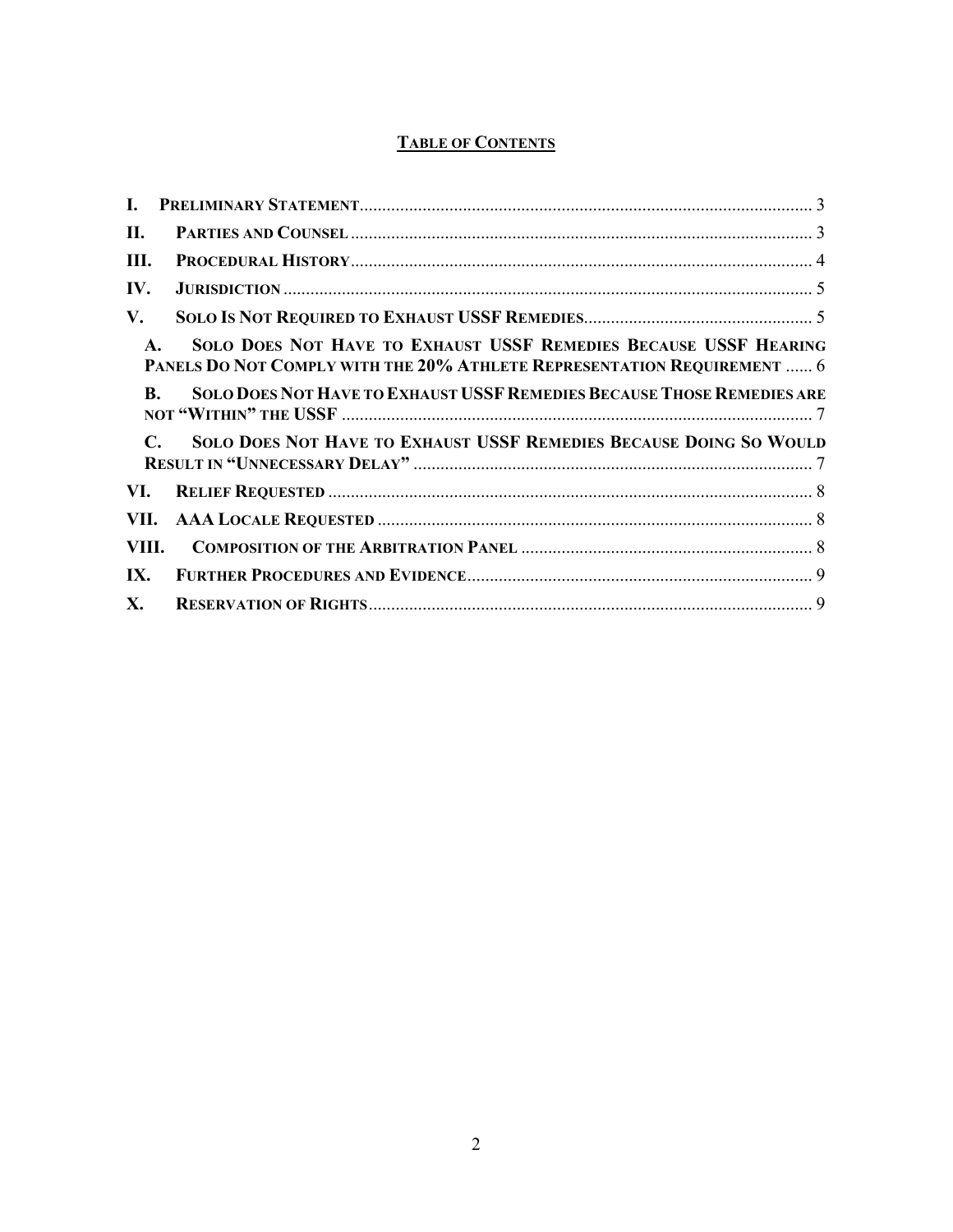### **I. PRELIMINARY STATEMENT**

- 1. Claimant Hope Solo ("Claimant" or "Solo") submits this Demand for Arbitration against Respondent United States Soccer Federation ("Respondent" or "USSF") pursuant to 36 U.S.C. § 220529(b)(2), which authorizes this arbitration under the Commercial Rules of Arbitration of the American Arbitration Association ("AAA").
- 2. This proceeding arises out of the Ted Stevens Olympic and Amateur Sports Act (codified at 36 U.S.C. § 220501 *et seq.*) ("Stevens Act"). The Stevens Act charters and grants monopoly status to the United States Olympic Committee ("USOC") and sets forth requirements for its member national governing bodies ("NGB") for individual sports.
- 3. Solo filed a complaint with the USOC on January 30, 2018, alleging that the USSF, the current NGB for soccer, failed to comply with numerous duties set forth in the Stevens Act and the USOC Bylaws.
- 4. Among other violations of the Stevens Act, Solo alleged that the USSF fails to be responsible to the persons and organizations it represents, fails to be independent, improperly delegates decision-making and governance matters, fails to be free from outside restraint, and fails to be transparent and accountable to its members. Many of these violations relate to the USSF's relationships with Major League Soccer (the top tier professional men's soccer league) and Soccer United Marketing (the marketing arm of Major League Soccer), both of which raise significant conflict of interest concerns.
- 5. Rather than adjudicating Solo's complaint on the merits, as it should have done, the USOC hearing panel dismissed the complaint on the grounds that Solo had failed to exhaust her remedies through the USSF.
- 6. In accordance with Section 220529 of the Stevens Act, Solo now files this Demand for Arbitration, pursuant to Rule 4 of the AAA Rules.

## **II. PARTIES AND COUNSEL**

- 7. Solo is a former member of the United States Women's National Soccer Team, a two-time gold medal Olympic athlete, and a FIFA World Cup champion. She remains active in the sport and has continuously worked to improve soccer in the United States, particularly by advocating for women's rights, gender equality, and youth development.
- 8. Claimant's address is: 137 N. Larchmont Blvd., Suite 477, Los Angeles, CA 90004.
- 9. Solo is represented by:

Michael Calhoon Baker Botts L.L.P. 1299 Pennsylvania Ave., NW Washington, D.C. 20004-2400 michael.calhoon@bakerbotts.com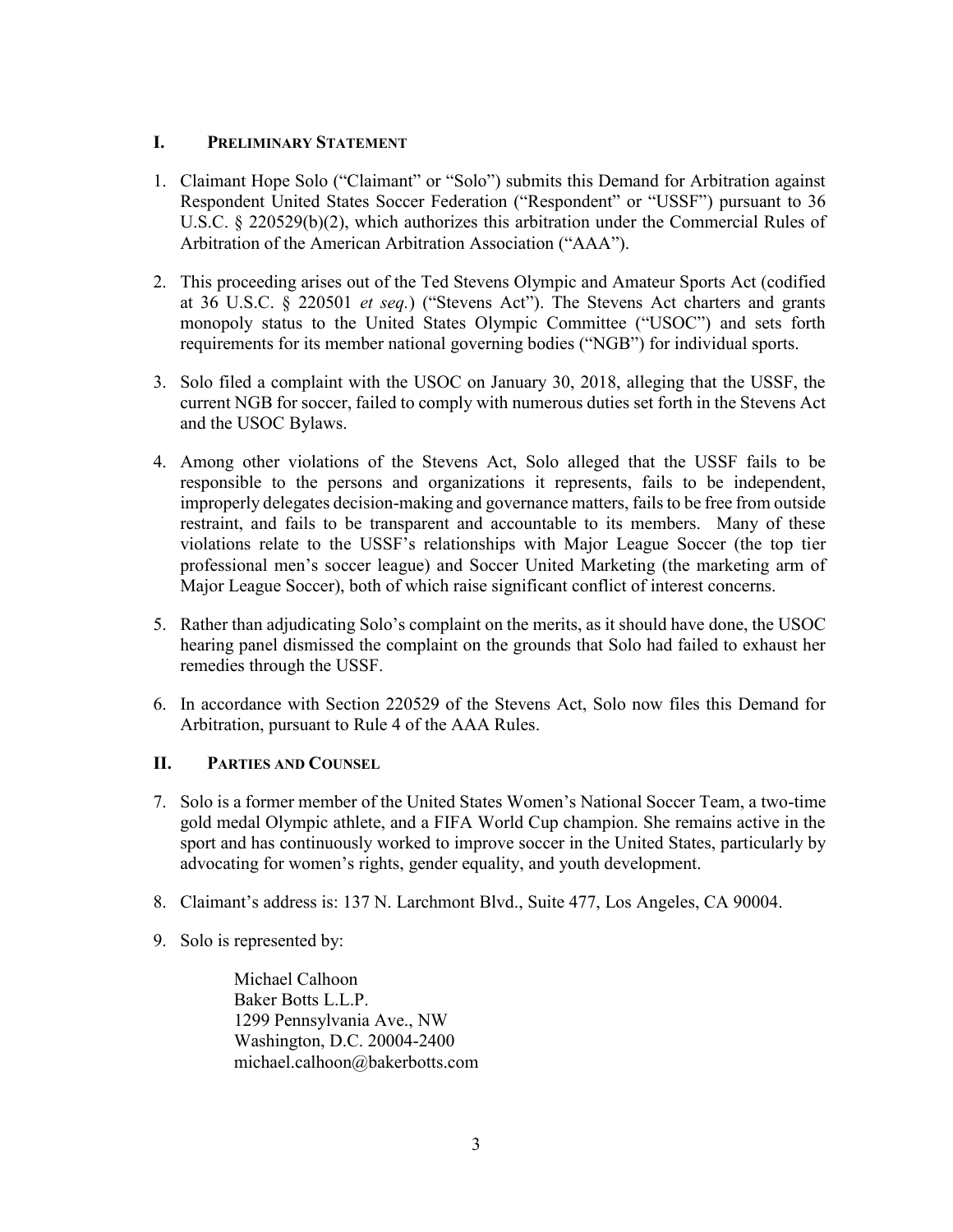Andrew Behrman Brian Kerr Baker Botts L.L.P. 30 Rockefeller Plaza New York, NY 10112. andrew.behrman@bakerbotts.com brian.kerr@bakerbotts.com

- 10. Respondent USSF, in addition to running professional soccer in the United States, is the current NGB for soccer in the United States.
- 11. Respondent's address is: 1801 S. Prairie Ave., Chicago, IL 60616.
- 12. The USSF is represented by:

Russell Sauer Sarah Mitchell Latham & Watkins 355 South Grand Avenue, Suite 100 Los Angeles, CA 90071-1560 russell.sauer@lw.com sarah.mitchell@lw.com

#### **III. PROCEDURAL HISTORY**

- 13. Solo filed her USOC petition against the USSF pursuant to the Stevens Act § 220527 on January 30, 2018.
- 14. On February 19, 2018, Larry Probst, the Chair of the USOC Board of Directors, appointed a hearing panel comprised of: (1) Jim Benson, Hearing Panel Chair and USOC Board Member; (2) Alex Natt, Chief Legal Officer of U.S. Ski and Snowboard; and (3) Nicholas LaCava, Rowing Athlete and member of the USOC Athletes' Advisory Council.
- 15. The USSF moved to dismiss Solo's complaint on March 1, 2018 on two grounds. First, the USSF argued that Solo's petition must be dismissed because she did not exhaust her remedies through the USSF's grievance procedures as required by the Stevens Act § 220527. Second, the USSF claimed that Solo did not state a claim.
- 16. On March 5, 2018, the USSF requested that its motion to dismiss be bifurcated, starting with the claim of failure to exhaust remedies. The Hearing Panel granted this request on March 12, 2018.
- 17. Solo filed her opposition to the motion to dismiss on April 2, 2018. The USSF filed its reply on April 23, 2018.
- 18. On or about April 23, 2018, Solo discovered a previously undisclosed conflict of interest on the part of Nicholas LaCava and requested that he recuse himself from the Hearing Panel. Mr. LaCava did so the next day.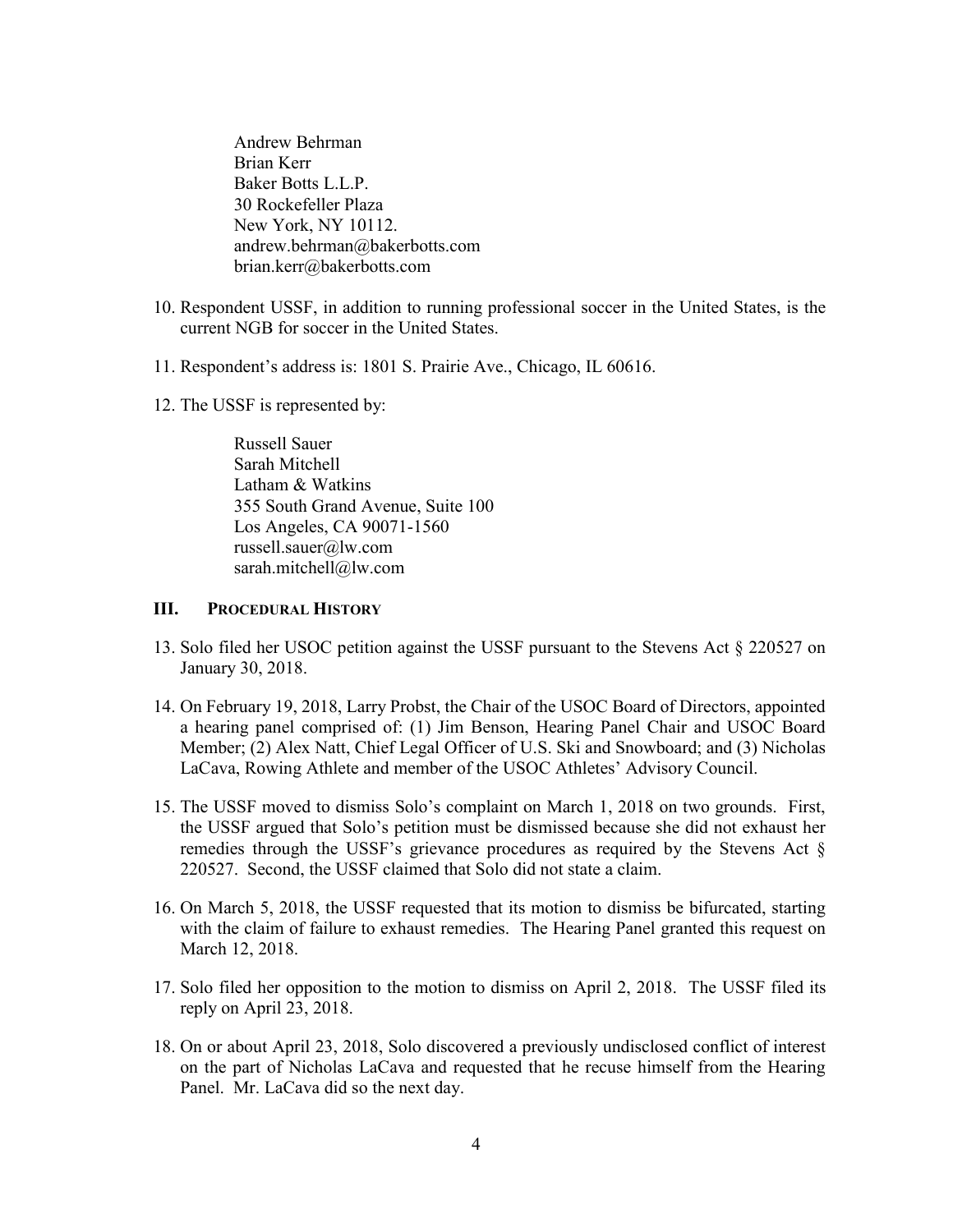- 19. Susanne Lyons, the USOC Acting CEO at the time, appointed Mark Ladwig to replace Mr. LaCava as the athlete representative on the Hearing Panel on May 4, 2018.
- 20. The USOC Hearing Panel held oral argument on July 9, 2018 via conference call.
- 21. On July 24, 2018, the Hearing Panel granted the motion to dismiss on the basis that Solo failed to exhaust her remedies. *See* Exhibit B.

## **IV. JURISDICTION**

- 22. The Stevens Act § 220529(a) provides that: "A party aggrieved by a determination of the [USOC] under section 220527 or 220528 of this title may obtain review by any regional office of the American Arbitration Association." Exhibit A, § 220529(a)
- 23. In its decision on the motion to dismiss, the USOC Hearing Panel determined that Solo had not exhausted her remedies available in the USSF grievance procedures. *See* Exhibit A, § 220527(b)(2) ("If the [USOC] determines that the remedies have not been exhausted, it may direct that the remedies be pursued before the [USOC] considers the complaint further.").
- 24. Solo submits this Demand for Arbitration within the 30-day time limit set forth in § 220529(b) of the Stevens Act.

#### **V. SOLO IS NOT REQUIRED TO EXHAUST USSF REMEDIES**

25. The Stevens Act provides:

An organization or person may file a complaint under subsection (a) of this section only after exhausting all available remedies within the national governing body for correcting deficiencies, unless it can be shown by clear and convincing evidence that those remedies would have resulted in unnecessary delay. Exhibit A,  $\S$  220527(b)(1).

- 26. Although Solo does not dispute that she did not proceed with her complaint through the USSF grievance procedures, she is excused from doing so for three independent reasons:
	- a. The USSF hearing panels do not comply with the 20% athlete representation requirement in the Stevens Act and USOC Bylaws;
	- b. The USSF grievance procedures are not "within" the NGB as required by the Stevens Act; and
	- c. Requiring Solo to exhaust USSF remedies would result in unnecessary delay.
- 27. Solo comprehensively briefed and argued all three points to the USOC Hearing Panel. Yet other than briefly reciting a summary of Solo's arguments, the USOC Hearing Panel failed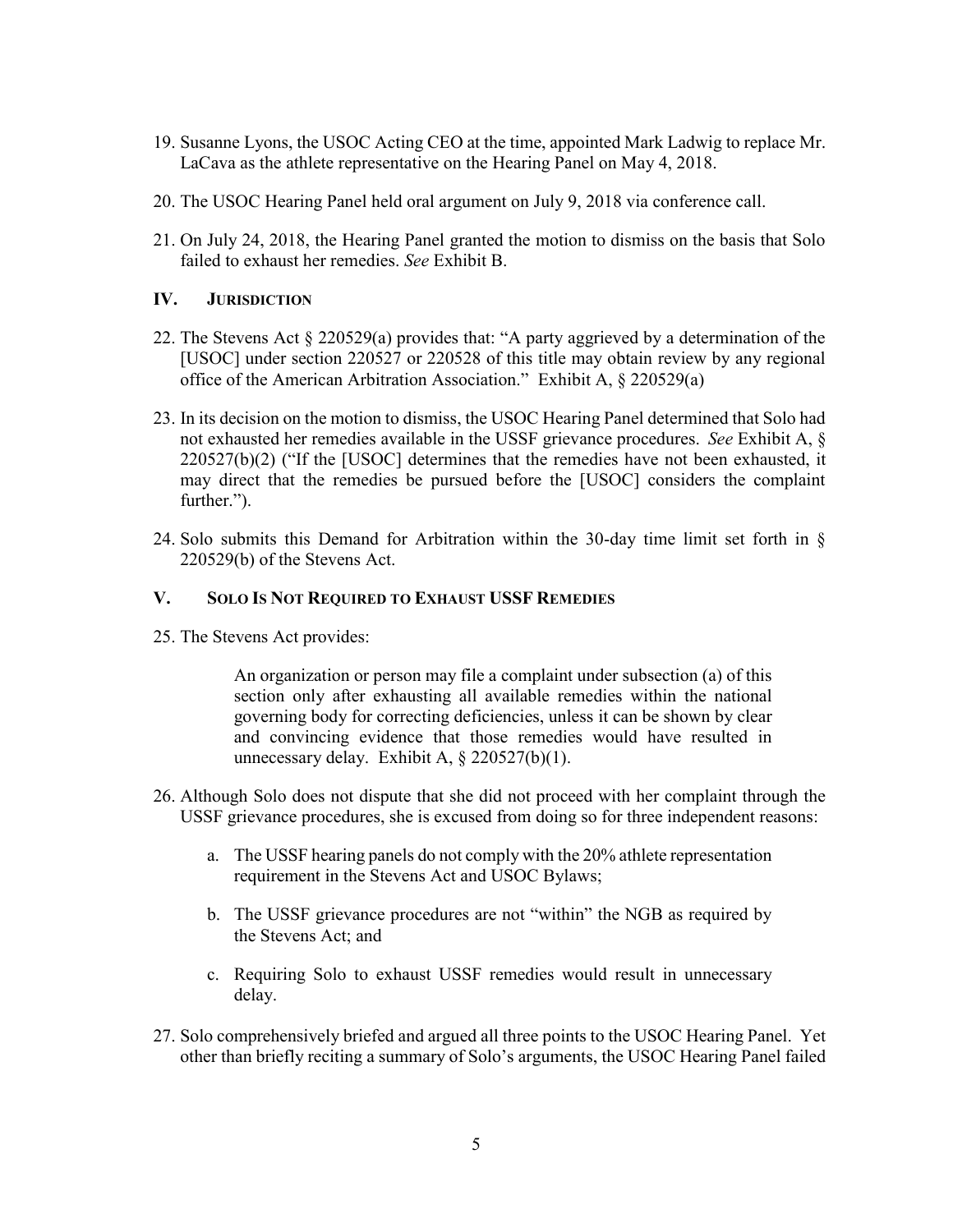to address the first two of her arguments, both of which directly challenge the adequacy of the USSF grievance procedure.

- 28. Not content with ignoring two of Solo's arguments for excusing exhaustion, the USOC Hearing Panel based its determination on arguments that were not raised by either party and supported those arguments with incorrect facts.
- 29. For example, the Hearing Panel placed weight on the "important role that the arbitration process and arbitrators play in Olympic/Paralympic sport disputes in the United States," despite that not being relevant to the arguments it had to resolve. Exhibit B, at para. 43.
- 30. It then supported this statement with a footnote including the alleged fact that: "For example, participation cases brought by athletes, coaches, trainers, managers, administrators and officials under Section 9 of the USOC Bylaws are administered by the AAA and heard by AAA arbitrators."
- 31. The Hearing Panel got that wrong as well. The USOC Bylaws require that a person bringing a Section 9 complaint must file the complaint with the CEO of the USOC and "Complaints filed under this Section 9 shall be administered by the corporation's legal division." Exhibit C, §§ 9.2, 9.5. Accordingly, it is the USOC CEO, its legal division, and the Athlete Ombudsman that review and resolve Section 9 complaints, not the AAA (which only participates if the athlete is unhappy with USOC's decision or in an expediated procedure).
- 32. Only by proceeding in the way set forth above could the Hearing Panel have arrived at the decision it did, *i.e.*, requiring Solo to exhaust her USSF remedies.

#### **A. SOLO DOES NOT HAVE TO EXHAUST USSF REMEDIES BECAUSE USSF HEARING PANELS DO NOT COMPLY WITH THE 20% ATHLETE REPRESENTATION REQUIREMENT**

- 33. The Stevens Act requires every NGB to maintain a minimum level of athlete representation on its board of directors and other governing boards. Exhibit A, § 220522(a)(10).
- 34. USOC Bylaw § 8.8.1 similarly requires that athlete representatives must equal at least 20% of all "panels empowered to resolve grievances."
- 35. The USSF does not comply with this requirement.
- 36. Pursuant to the USSF Bylaws, the USSF President annually appoints a panel of arbitrators consisting of persons certified by the AAA or approved by the Court of Arbitration for Sport to hear grievances under section 703 of the USSF Bylaws. *See* Exhibit D, § 703.
- 37. Because the USSF does not make public its panel of arbitrators, it is impossible to know how many, if any, of its arbitrators are "athlete representatives" under the applicable rules.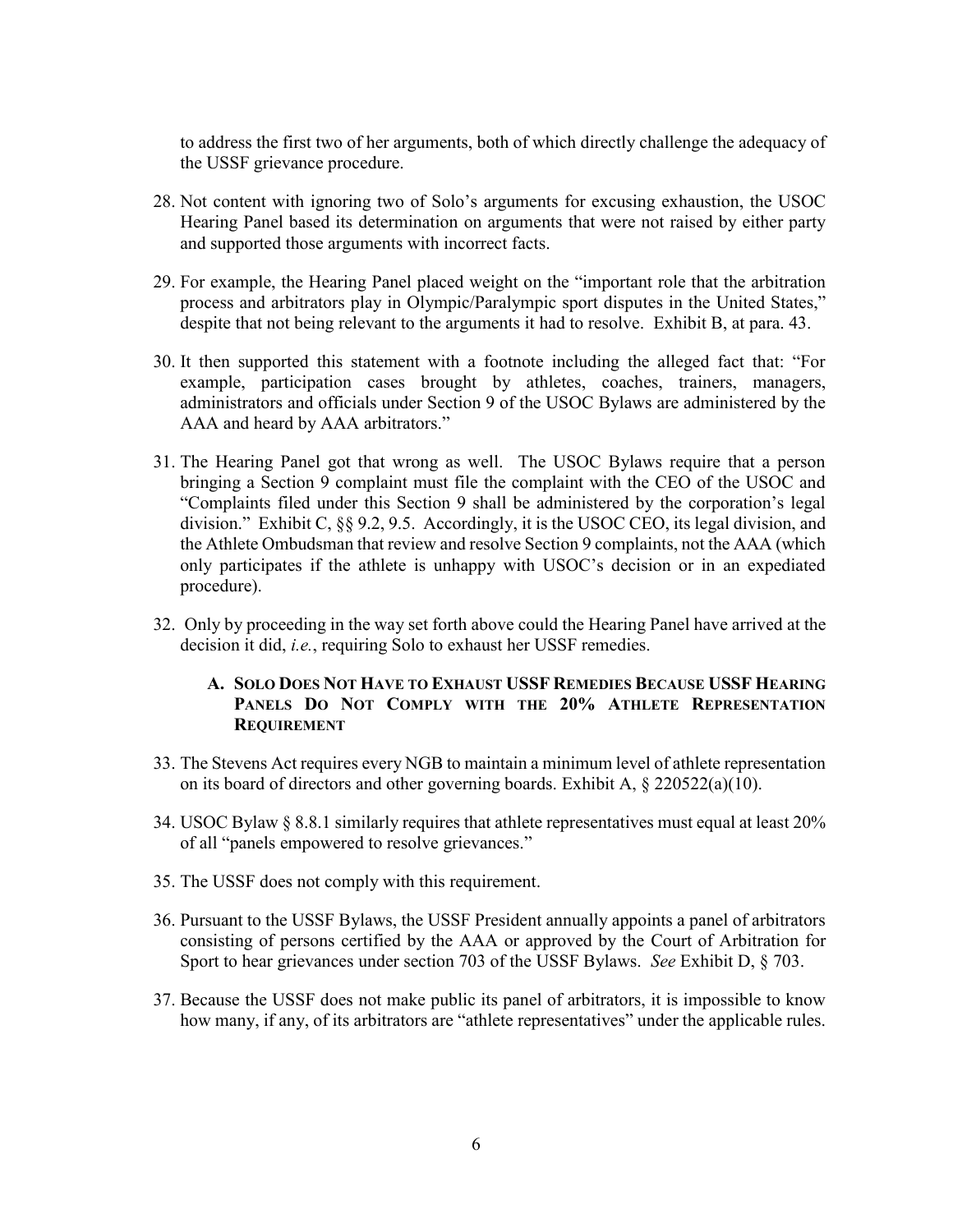- 38. However, in every reported section 703 award, the sole arbitrator has never been an "athlete representative," leading to the conclusion that the USSF does not, and cannot, comply with the athlete representation requirement in section 703 grievances.
- 39. Under well-established law, a claimant does not need to exhaust administrative remedies that do not comply with the procedural requirements of the relevant statute.
- 40. Therefore, because the USSF Bylaws and grievance procedures do not comply with the Stevens Act and USOC Bylaws, Solo cannot be required to exhaust those remedies.

#### **B. SOLO DOES NOT HAVE TO EXHAUST USSF REMEDIES BECAUSE THOSE REMEDIES ARE NOT "WITHIN" THE USSF**

- 41. The Stevens Act § 220527(b)(1) requires that a claimant "may file a complaint . . . only after exhausting all available remedies *within* the national governing body for correcting deficiencies." Exhibit A, § 220527(b)(1) (emphasis added).
- 42. This requirement is consistent with federal administrative law policies for requiring exhaustion. These include: (1) giving the NGB an opportunity to develop factual findings, (2) applying its expertise to new issues, and (3) exercising its discretionary powers.
- 43. USSF Bylaw 703 outlines the procedure for a person or USSF member to bring a grievance against the USSF for failure to comply with USOC requirements. Here, if Solo submitted her grievance to the USSF, the USSF would immediately turn every facet of the administration and adjudication of her complaint to the AAA. For example, the AAA would select the arbitrator and would administer and oversee the entire grievance process.
- 44. No part of the USSF's grievance process thus takes place "within" the USSF, nor does it satisfy any of the policies underpinning the exhaustion requirement.
- 45. Because there are no available remedies "within" the USSF (pursuant to the Stevens Act), there are no remedies for Solo to exhaust.

#### **C. SOLO DOES NOT HAVE TO EXHAUST USSF REMEDIES BECAUSE DOING SO WOULD RESULT IN "UNNECESSARY DELAY"**

- 46. Finally, Solo is excused from exhausting whatever grievance procedures may exist at the USSF because requiring her to do so would result in "unnecessary delay." Exhibit B, §  $220527(b)(1)$ .
- 47. Respondent has taken the position that there must be some emergency or urgency to excuse exhaustion under this statutory exception. But that is not what the Stevens Act says. Solo need only demonstrate that requiring her to exhaust these remedies would cause her to suffer a delay that is "not necessary."
- 48. As described above, Solo's complaint would first be heard by a single arbitrator under the auspices of the AAA. Then, if either Solo or the USSF is dissatisfied with the arbitrator's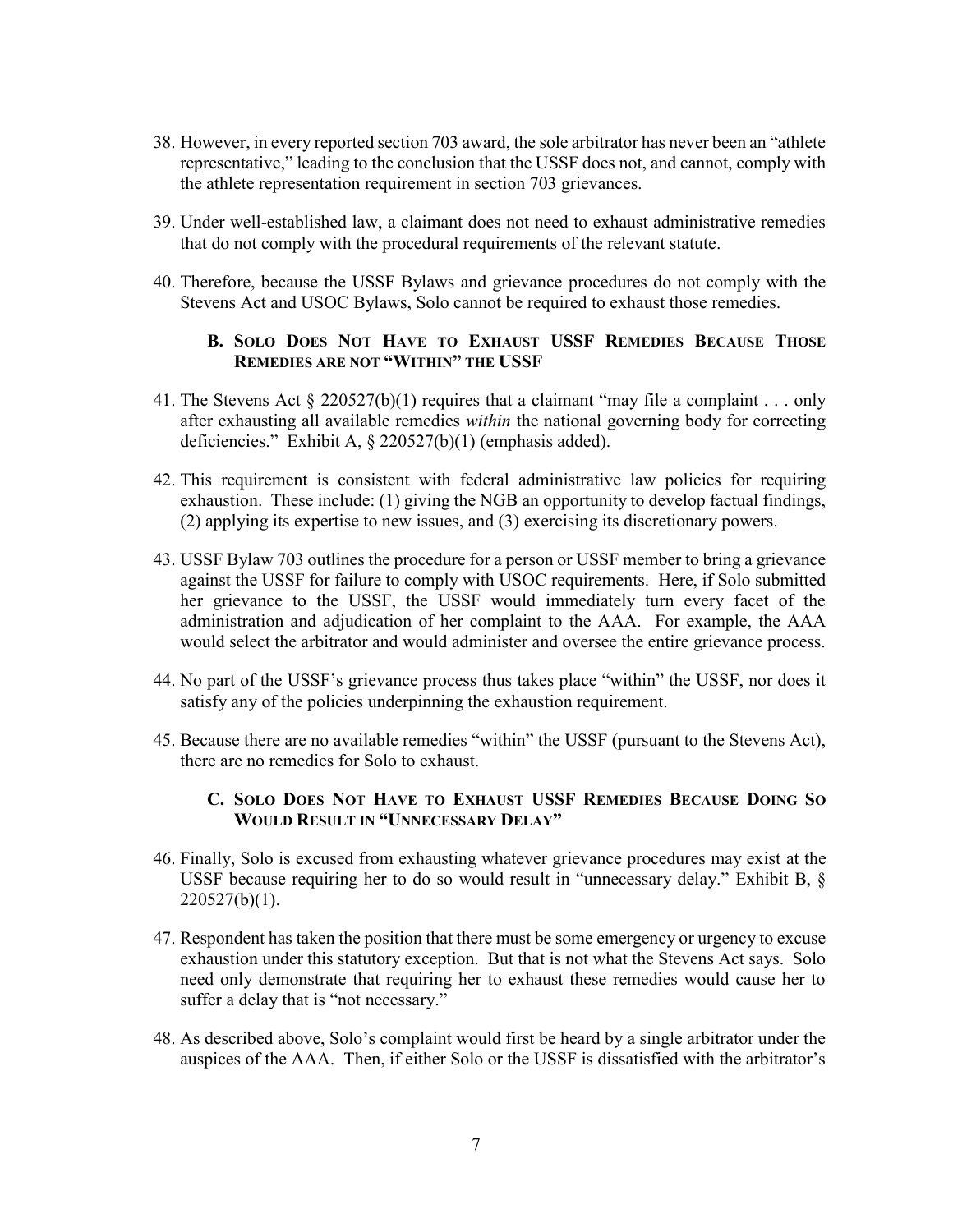award, which is likely, that party could appeal to the AAA under the AAA Optional Appellate Arbitration Rules.

- 49. Once this appellate process is complete, the petition may be resubmitted to the USOC. Finally, either party may appeal the USOC determination to the AAA once again.
- 50. Requiring Solo to follow these USSF procedures would result in three (or more) AAA arbitrations.
- 51. Solo does not suggest that there is anything inherently problematic about resolving disputes through arbitration.
- 52. She also recognizes that many other NGBs incorporate some type of AAA arbitral review into their grievance procedures. But none of those NGBs envisage three separate arbitrations to reach a final decision.
- 53. Any argument by the USSF that if Solo had followed the USSF's grievance process from the beginning, her complaint would have already been heard is misguided (even setting aside Solo's argument that she should not have to pursue non-compliant remedies).
- 54. Whether the USSF's statement is accurate and it is impossible to know how quickly the AAA would have resolved Solo's grievance - the award would not have necessarily ended the dispute. Solo would then potentially have had to go through three additional proceedings to reach finality, the very definition of "unnecessary delay."

#### **VI. RELIEF REQUESTED**

- 55. Solo respectfully requests that the AAA arbitral panel:
	- a. Determine that Solo is not required to exhaust USSF remedies before proceeding to the merits hearing before a USOC Hearing Panel; and
	- b. Award her any other relief deemed equitable and just by the AAA panel.

#### **VII. AAA LOCALE REQUESTED**

- 56. The Stevens Act provides that a claimant may seek review at any regional office of the AAA.
- 57. Claimant has filed this Demand for Arbitration with, and requests that it be administered by, the New York Regional Office of the AAA.
- 58. Claimant also requests that the location of the arbitration be New York.

#### **VIII. COMPOSITION OF THE ARBITRATION PANEL**

59. The Stevens Act § 220529(b)(2)(A) provides that the arbitration will proceed "according to the commercial rules of the [AAA] in effect at the time the demand is filed, except that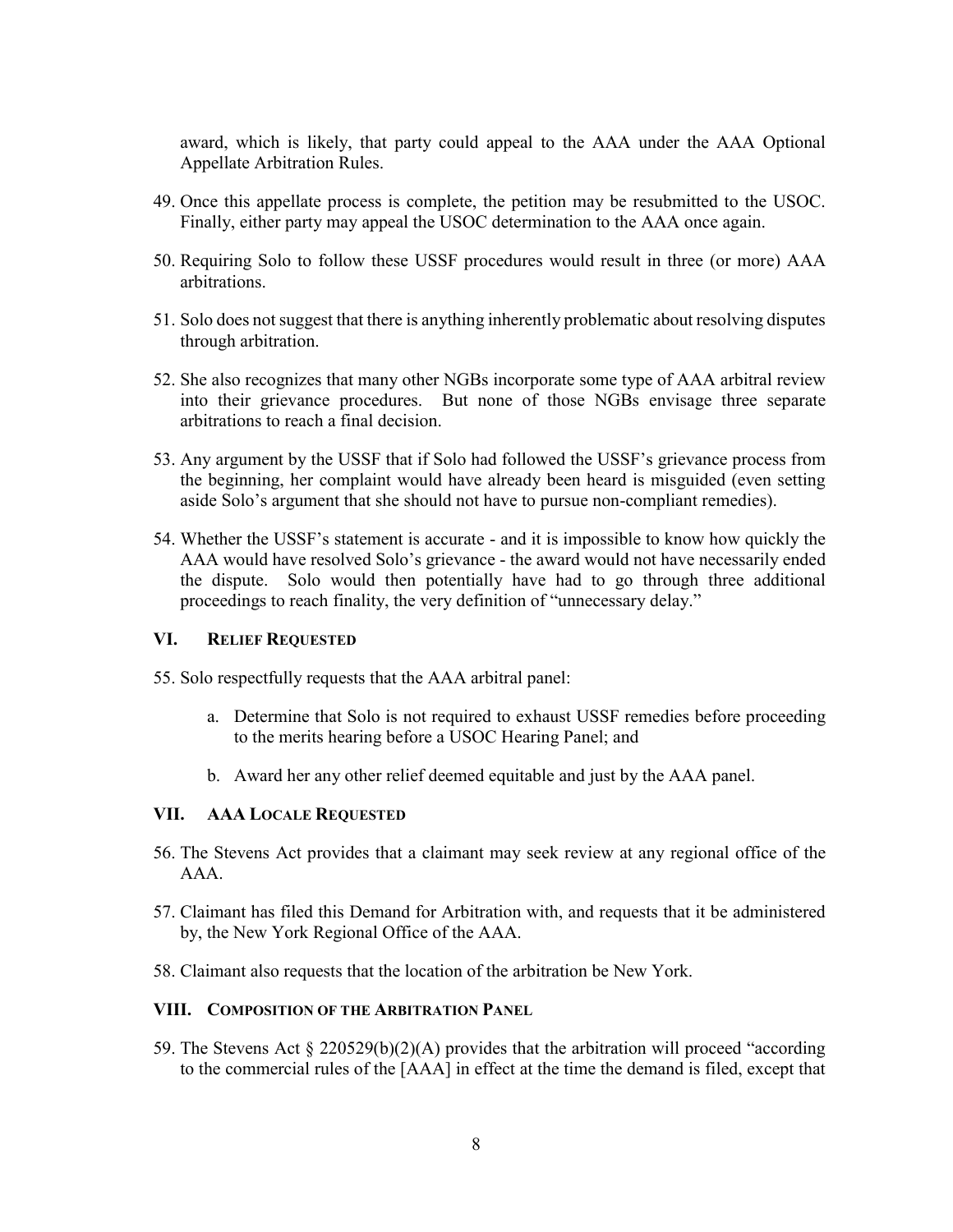- (A) the arbitration panel shall consist of at least 3 arbitrators, unless the parties to the proceeding agree to a lesser number."

- 60. Solo requests that the panel in this case be comprised of three arbitrators. Because the Stevens Act does not provide for a procedure for appointing the arbitrators, they should be appointed pursuant to Rule 12.
- 61. As discussed above, however, the USSF has a pre-selected panel of arbitrators to hear its section 703 grievances. Any arbitrator on that panel would therefore have a conflict in determining whether the USSF grievance procedures are established in such a way so as to require Solo to exhaust them.
- 62. Solo therefore respectfully requests that none of the arbitrators to be appointed by the AAA in this proceeding currently are, or previously have been, a member of the USSF panel pursuant to USSF Bylaw 703 § 3 or have any other relationship with the USSF or the USOC.

#### **IX. FURTHER PROCEDURES AND EVIDENCE**

63. Claimant reserves the right to produce such factual and legal arguments and evidence (including witness testimony, expert testimony, and documents) as may be necessary to present its case or rebut any submissions that may be put forward by Respondent.

## **X. RESERVATION OF RIGHTS**

64. Claimant reserves the right to amend and/or supplement this Demand for Arbitration, including but not limited to amending or supplementing the claims and relief sought herein.

Dated: August 23, 2018

Respectfully submitted,

**BAKER BOTTS L.L.P.**

By:  $\frac{1}{M}$  w  $\vee$   $\vee$   $\cdots$   $\frac{1}{M}$ 

Michael Calhoon **BAKER BOTTS L.L.P**. 1299 Pennsylvania Ave., NW Washington, D.C. 20004-2400 Telephone: 202.639.7954 Email: michael.calhoon@bakerbotts.com

By:  $10 \text{ GeV}$ 

Andrew Behrman Brian Kerr **BAKER BOTTS L.L.P**. 30 Rockefeller Plaza New York, New York 10112 Telephone: 212.408.2570 Email: andrew.behrman@bakerbotts.com brian.kerr@bakerbotts.com

*Counsel for Claimant*